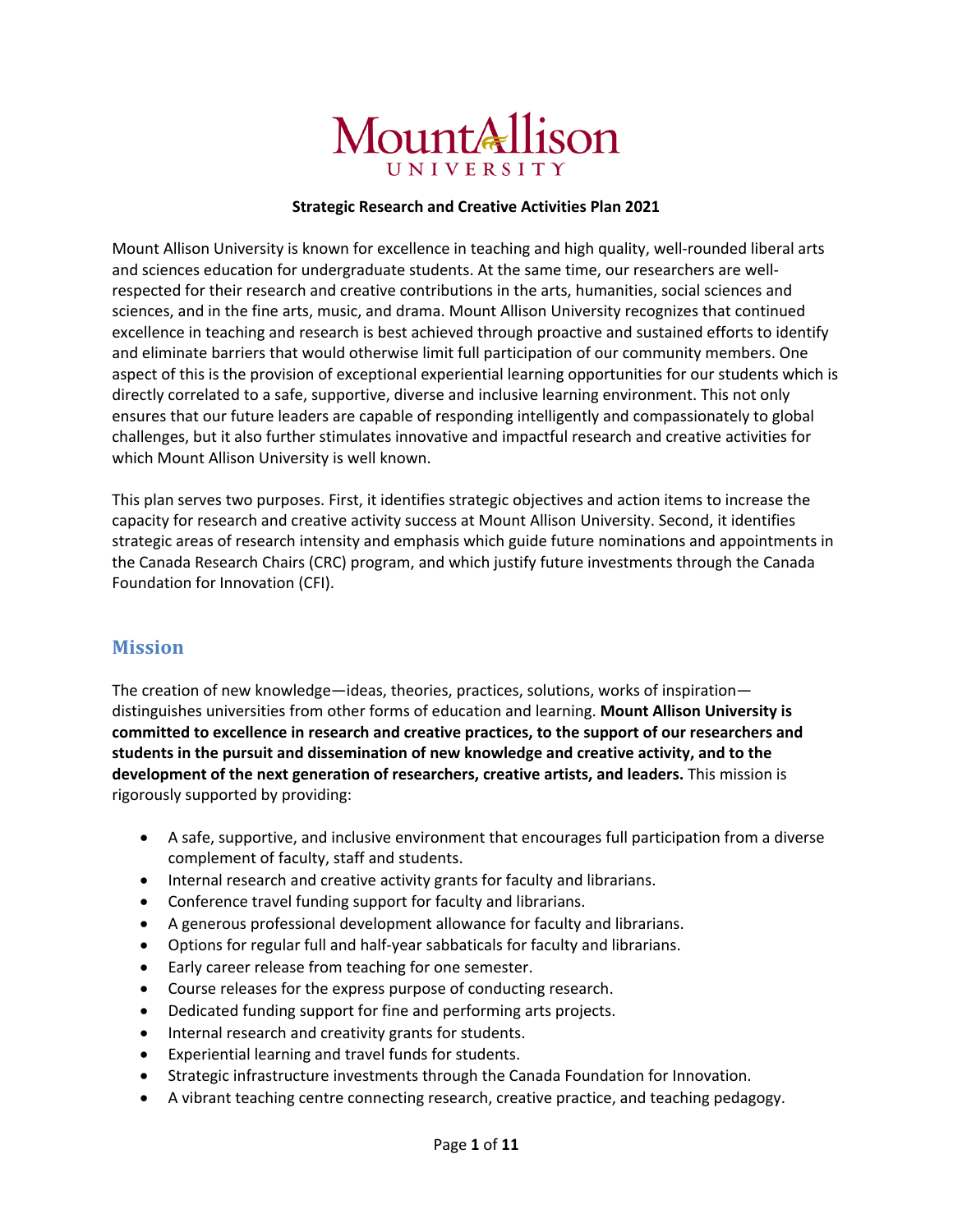## **Vision**

Mount Allison's long history and tradition of liberal arts and science education support a diversity of research, creative, and professional activities within its faculties. **Creative practice, theoretical and applied research, community-based research, and research relating to arts and culture, public and social policy, social structures, and scientific discovery provide many opportunities for researchers and students to engage in contemporary issues across all disciplines, from both established and innovative approaches to the acquisition and dissemination of knowledge.** As a small undergraduate university Mount Allison offers a special relationship between research and teaching, and a unique context for research and creative activity collaboration and partnerships across disciplines.

Moving forward, Mount Allison envisions that research and creative activity at the university will:

- Engage researchers and students in a variety of scholarly activities that produces new knowledge and creative outputs.
- Make a recognized and valued difference in the world around us.
- Raise the external research reputation of the university.
- Increase the profile of our researchers and creative artists.
- Strengthen existing, and lead to new, collaborations regionally, nationally, and internationally.
- Support efforts to provide international experiences for researchers and students.
- Attract high quality faculty, librarians and students from Canada and around the world.
- Attract increasing amounts of monetary support from granting programs, governments, communities, and foundations for all types of research and creative activities.

## **Principles and Values**

Principles and values are the foundation for identifying and acting on strategic priorities in pursuit of our research and creative activities vision. These principles and values also provide orientation to the ways in which our researchers pursue their research and creative activities. **At Mount Allison, research and creative activities:**

#### • **Inform our teaching and pedagogy.**

Our classroom experiences are enriched when our researchers bring their research findings and creative outputs into the teaching and learning environment. Students benefit from the latest work of their professors and librarians, and are fueled by their passion and knowledge.

#### • **Provide opportunities for undergraduate students to engage in research and creative processes and outputs.**

Researchers engage their students in the pursuit of new knowledge and in the creation of new artistic outputs. They provide training and development opportunities not typically available to undergraduate students at other universities. These opportunities present students with enriched experiences that lay the foundation for graduate school or meaningful work after graduation, and that contribute to the development of the whole person. Furthermore, the opportunities afforded to undergraduate students provide Mount Allison University with a competitive advantage in recruiting the best and brightest students from around the world seeking an enriched undergraduate experience.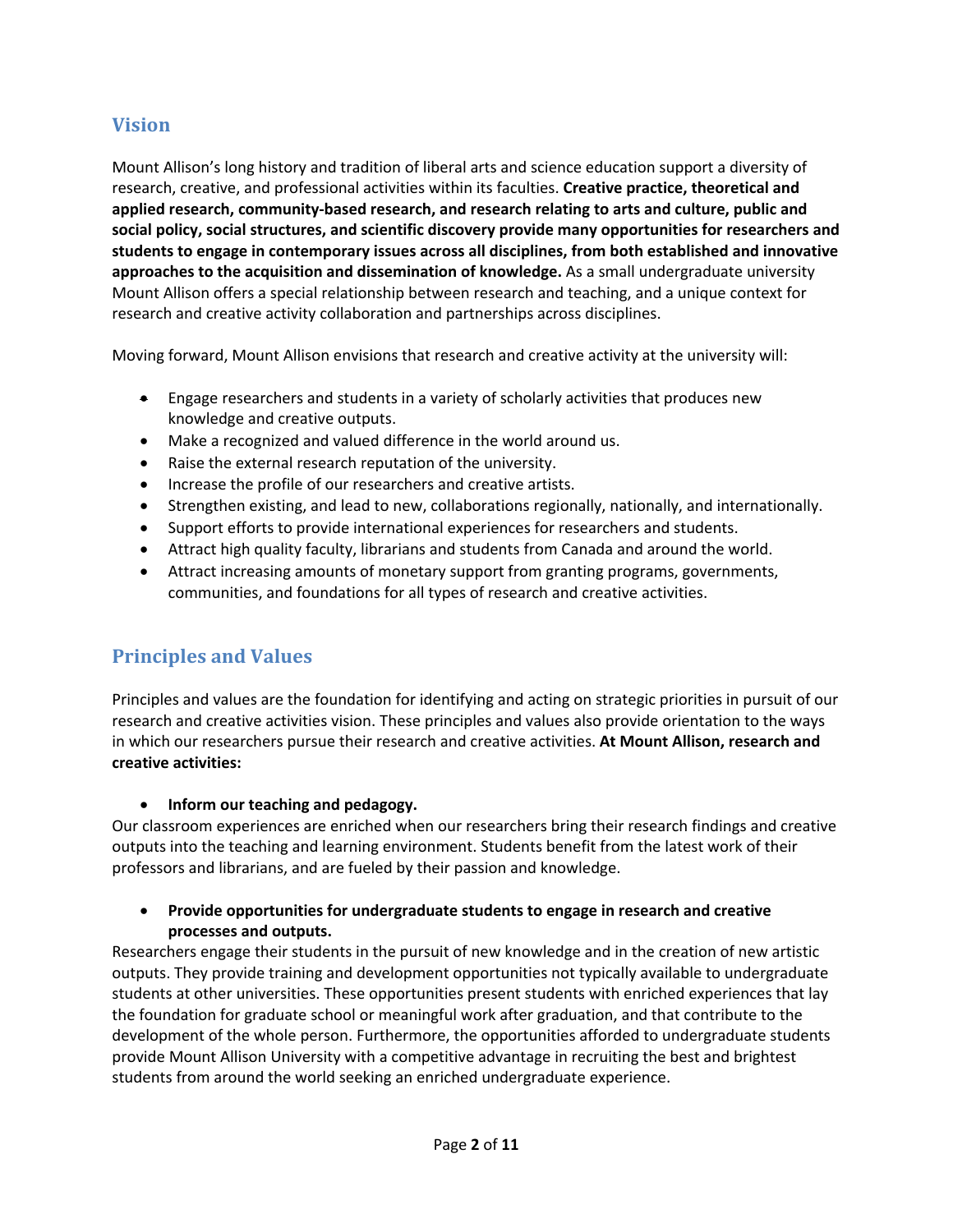#### • **Extend and enhance our external reputation.**

The reputation of our research and researchers at Mount Allison is enhanced by each success in funding competitions, by the presentation and publication of findings, by the production of art, music, and drama, and by the development of scientific, community-based, social policy, and public policy solutions to pressing problems. This reputation extends to other aspects of the university and contributes to efforts to recruit new faculty and students.

#### • **Have impact on our society through dissemination to relevant audiences.**

Researchers and students present their findings and their art, music, and dramatic productions, to many different audiences. We have impact in communities, in government, in society, and within disciplines. Our research and creative activities generate recognition by external audiences.

#### • **Are supported by university investments that build the capacity of both researchers and students.**

The university makes strategic investments of operating funds, research funds, and infrastructure funds to support researchers and students in accomplishing their research and creative activity objectives. Researchers across most disciplines require equipment, software, datasets, information-based resources, and other "tools" (infrastructure) to carry out their research and creative activity programs. Ongoing and new investments will be needed to sustain and grow the capacity for quality research and creative activity outputs, to continue to offer a competitive environment for researchers, and to provide meaningful student experiences.

#### • **Maximize the use of resources through collaborative and interdisciplinary approaches.**

Owing to its size and undergraduate focus, Mount Allison offers researchers the opportunity to engage in interdisciplinarity or multidisicplinarity, and collaboration, both on campus and externally. New insights, perspectives, and knowledge can be gained from collaborative processes. In many cases, research and creative activities have a higher impact when done jointly with others, including with those at Mount Allison and with those at other institutions and in other organizations and communities. The collaborations benefit from interdisciplinary and multidisciplinary perspectives to address complex problems or to present unique, creative interpretations of our society.

# **Strategic Objectives and Priorities**

Over the next five years, Mount Allison University will implement actions associated with strategic objectives that will improve the capacity for, and move the university closer to achieving its vision for, research and creative activities.

Our strategic plan recognizes that there are many different approaches to research and creative activity. Some researchers work alone, while others work in collaborative teams with colleagues on campus and/or at other universities. Some research programs require performance, creation, and laboratory spaces and equipment, while others require access to field locations near and far; all require access to information resources. Our strategic plan further recognizes that some of our science-based research programs provide opportunities for integrating graduate students owing to the presence of a sciencebased Master's degree program, and that researchers in the arts, humanities, social sciences, and in some sciences do not have access to graduate students on campus and some of them choose to engage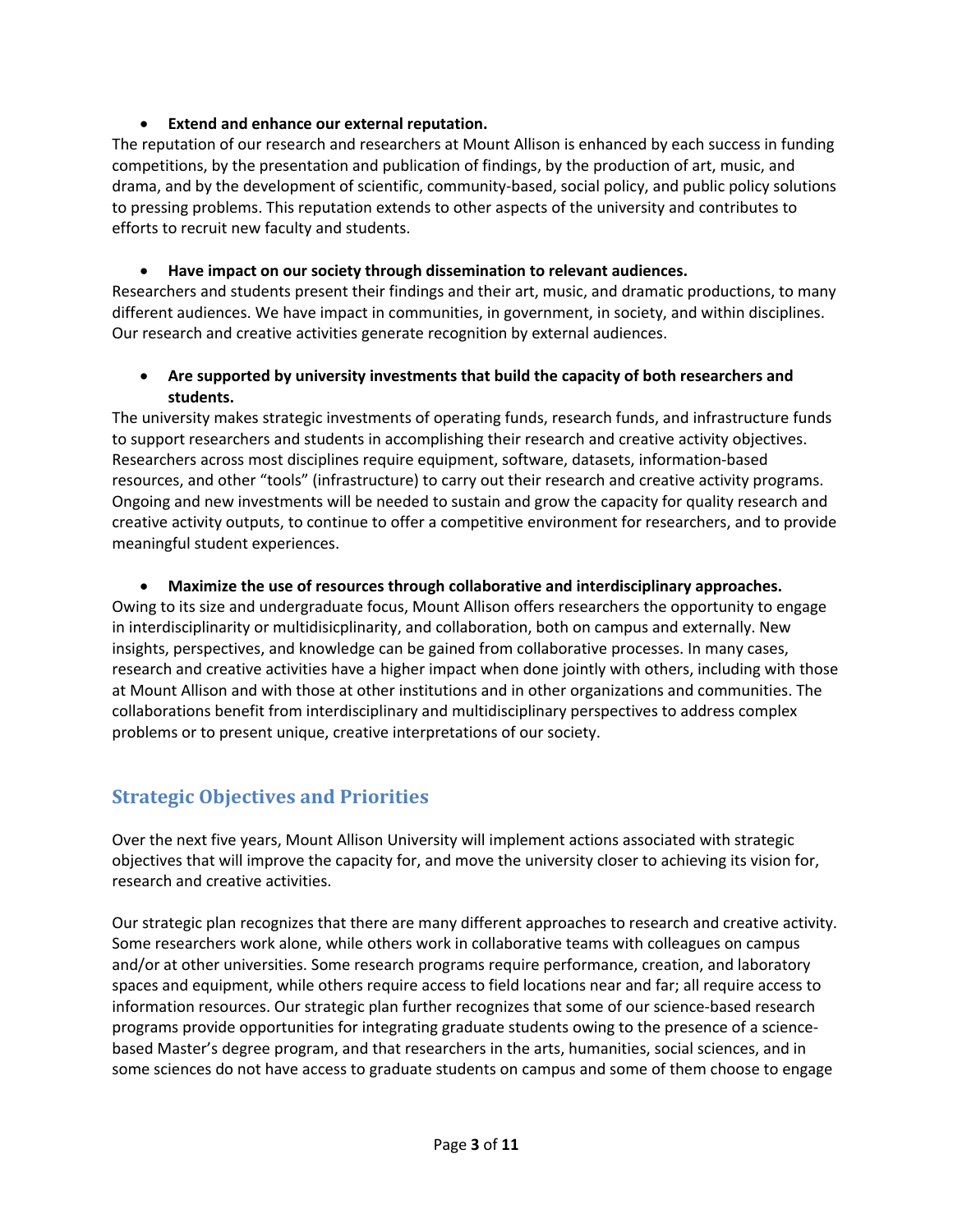graduate students from other institutions.<sup>1</sup> Regardless of the discipline, subject matter, and resource requirements and use, all activities are valued and contribute to our collective knowledge and development.

#### **Institutional Environment**

- 1. **Objective:** Enhance and extend the external perception of Mount Allison University to one that excels in arts, social science, and science research.
	- a. **Action:** We will increase efforts to use both traditional and social media platforms to share stories of research and creative activity opportunities, experiences, outputs, and outcomes.
	- b. **Action:** Create "research and creative activity" links for Prospective Students on the University's website as a means to support recruitment of new students.
- 2. **Objective:** Encourage and support, where appropriate, multi-, cross-, and inter-disciplinary collaboration, both on campus and externally.
	- a. **Action:** The Office of Research Services will coordinate and/or implement workshops and development sessions focused on these methodological approaches.
	- b. **Action:** The Office of Research Services will identify and provide access to funds that can be used for networking and collaboration development.
- 3. **Objective:** Support faculty, librarian, and student efforts to share research results and creative activities with both academic and non-academic audiences.
	- a. **Action:** Libraries and Archives will create repositories that meet national policy standards for open access publishing and for open data.
	- b. **Action:** Libraries and Archives, and the Office of Research Services will provide ongoing information sessions and support for researchers in complying with open access and open data policy requirements.
	- c. **Action:** Researchers will make use of open access and open data repositories.
	- d. **Action:** Marketing and Communications, with the Office of Research Services, will offer regular training opportunities for researchers and students for media engagement, developing relationships with knowledge mobilization intermediaries, social and public policy engagement, and more general knowledge mobilization activities.
	- e. **Action:** Expand the range of social media streams used to promote research and creative activity outcomes of researchers and students.

#### **Researcher Capacity**

1. **Objective:** Enhance the unique Mount Allison environment in order to attract and support postdoctoral fellows who have their own funding (Tri-agency postdoctoral funding, or equivalent) to come to Mount Allison University.

Postdoctoral fellows have the potential to play an important role within research programs headed by our researchers, regardless of the discipline. This is especially the case in the arts, humanities,

 $1$  The central role of undergraduate students in research and creative activities is articulated in the Principles and Values section, page 2, and most, if not all, researchers at Mount Allison University engage undergraduate students in one way or another in their research and creative activities.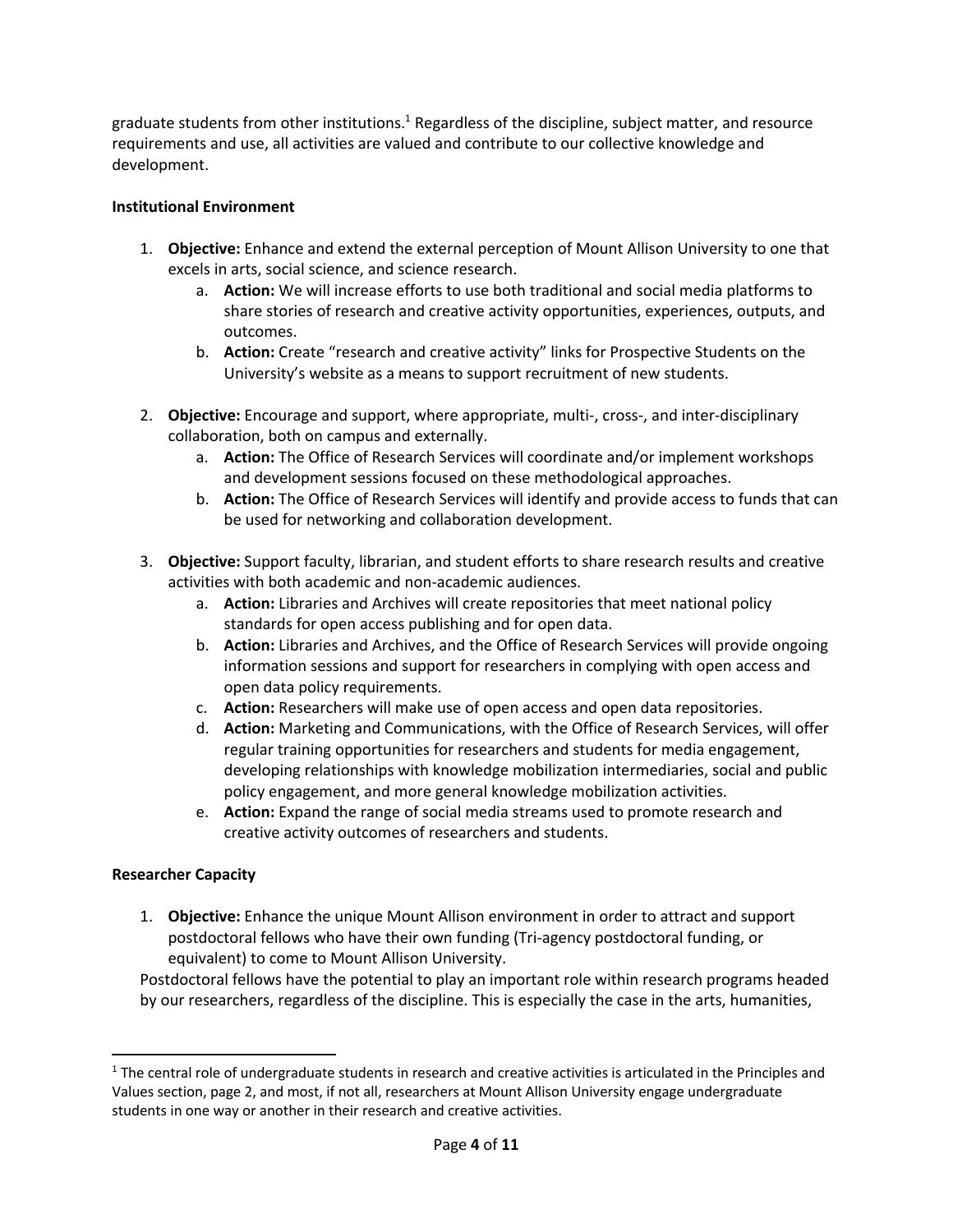and social sciences where no graduate programs exist. The opportunity to make a difference in teaching activities and research programs at a small university can be extremely attractive.

- a. **Action:** We will provide a small research stipend and reasonable office space to each postdoctoral fellow who comes to Mount Allison University with their own external funding.
- 2. **Objective:** Create a fund for providing matching funds to researchers who wish to attract and financially support a postdoctoral fellow to work within their research program.

The internal funds may come from existing sources or from new sources of funds through donors. These postdoctoral funds will support research-intensive postdoctoral appointments and will be complementary to the existing McCain postdoctoral fellowships.

- a. **Action:** University Advancement will seek funding for postdoctoral support as part of its list of fundraising priorities.
- 3. **Objective:** Leverage the Marjorie Young Bell Faculty Fellowship program to provide research and creative activity resources in a strategic manner to position promising early career scholars for success in external funding programs.

This program provides additional support for promising early career researchers to rapidly enhance their productivity, to leverage external funding support, to obtain success in external funding programs, and to lay the foundations for possible nomination for a Canada Research Chair or other externally funded chair positions.

- a. The Research and Creative Activities Committee will review the current fellowship to ensure that it meets the strategic objectives of the university, and make recommendations, if necessary, for enhancement.
- 4. **Objective:** Evaluate the appropriateness of the current tuition and funding model for graduate students to reduce the overall financial burden of faculty members to support graduate students.

Even with the relatively small size of the graduate studies program at our university, graduate students at the Master's level play an important role in the success of many research programs. Finding adequate financial support for all potential graduate students who might be admitted to our programs can be challenging.

- a. **Action:** The Graduate Studies Committee will review and act on recommendations from the 2016 external review of the Graduate Studies Program, with a view to finding sustainable and cost-effective solutions for graduate student funding support.
- 5. **Objective:** Encourage and support faculty and librarians to seek adjunct appointments at other institutions in order to expand their capacity for accessing specialized information and collections, including research resources and supports not available locally, and for expanding the possibilities for supervision and training of students and others at all levels.
- 6. **Objective:** Build capacity in arts, humanities, and social science areas identified as having research intensity or emphasis by making strategic use of the SSHRC Institutional Grant program.
	- a. **Action:** The Research and Creative Activities Committee will develop a multi-cycle planning approach to build capacity in identified areas (priority will be given to those found in the Areas of Research Intensity and Emphasis) on a rotational basis, every three years. Subject to specific proposal development, each application will strive to include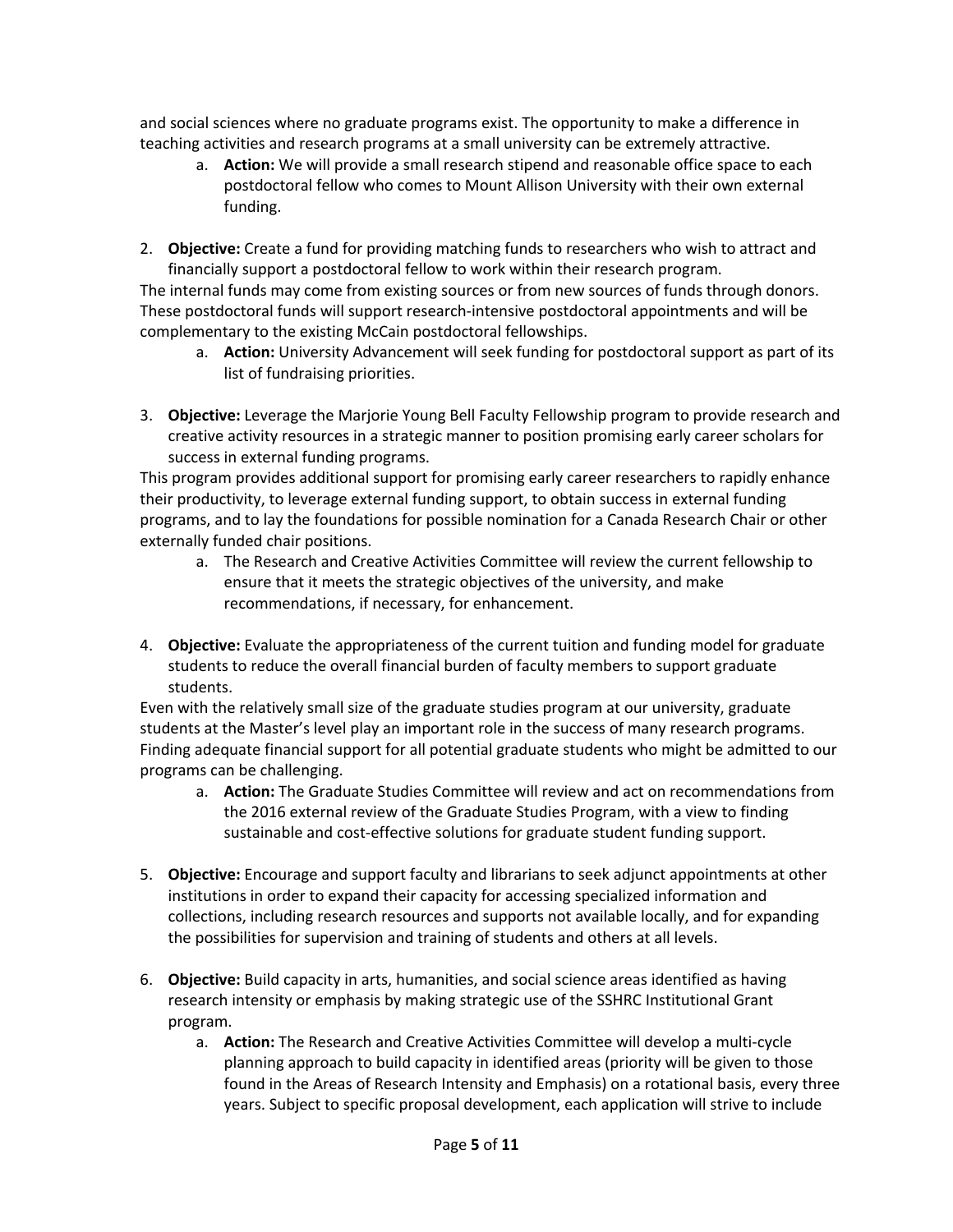resource allocations for faculty projects, student projects, capacity building and training activities, and knowledge mobilization activities.

#### **Infrastructure and Funding**

- 1. **Objective:** Attract researchers with an interest in innovative and creative approaches to critical inquiry and who value the integration of research, creative activity, and teaching in an undergraduate university setting.
	- a. **Action:** We will evaluate the adequacy of the current funding model for startup funding support. Appropriate stakeholders (including tenure-track faculty members hired since 2010) will be engaged in the evaluation.
	- b. **Action:** We will access NBIF Talent Recruitment funding support for new tenure-track appointments in sciences.
	- c. **Action:** New tenure-track appointees who require equipment and infrastructure will be provided with a reasonable allocation from our CFI John Evans Leaders Fund, and will be expected to utilize a portion of their startup funds, where necessary, to secure the necessary matching funds.
- 2. **Objective:** Develop a policy (and associated guidelines and processes) to manage, in a strategic manner, the distribution of internal funding support for research equipment, software and infrastructure.
	- a. **Action:** The Research and Creative Activities Committee will develop this policy.
- 3. **Objective:** Strengthen financial resources to invest in the upgrading of existing research and creative activities infrastructure, and to support the leveraging of financial resources for investments in new infrastructure.
	- a. **Action:** We will make strategic and effective use of the CFI Infrastructure Operating Fund to respond to needs for repairs and upgrades to CFI-funded equipment.
	- b. **Action:** Internal and external sources of financing will be sought for dealing with non-CFI-funded research equipment, software, and infrastructure that may require repairs, upgrades, or replacement.
	- c. **Action:** The Office of Research Services will work with University Advancement to identify external funding sources to support new investments in research equipment, software, and infrastructure.
- 4. **Objective:** Identify and support a solution that provides enhanced and improved facilities for biology, biochemistry, chemistry, and environmental science research.

It is acknowledged that the Barclay and Flemington buildings are aging and do not provide optimal space for research labs, owing in part to the fact that core internal systems, such as ventilation and electrical, are at maximum capacity, and that some spaces that were never designed for some types of laboratory use or equipment installation are being used with less than maximum efficiency.

- a. **Action:** Through the Campus Master Plan process, investments in existing buildings that can address the pressing limitations, or a new science building, will be considered.
	- i. **Update:** Supported in part by the Government of Canada's Post-Secondary Strategic Investment Fund (SIF) program and the Province of New Brunswick, extensive renovations to the Gairdner and Barclay Buildings have been completed. The Gairdner Building now serves as a research facility focusing on life and environmental sciences, while the labs and classrooms of the Barclay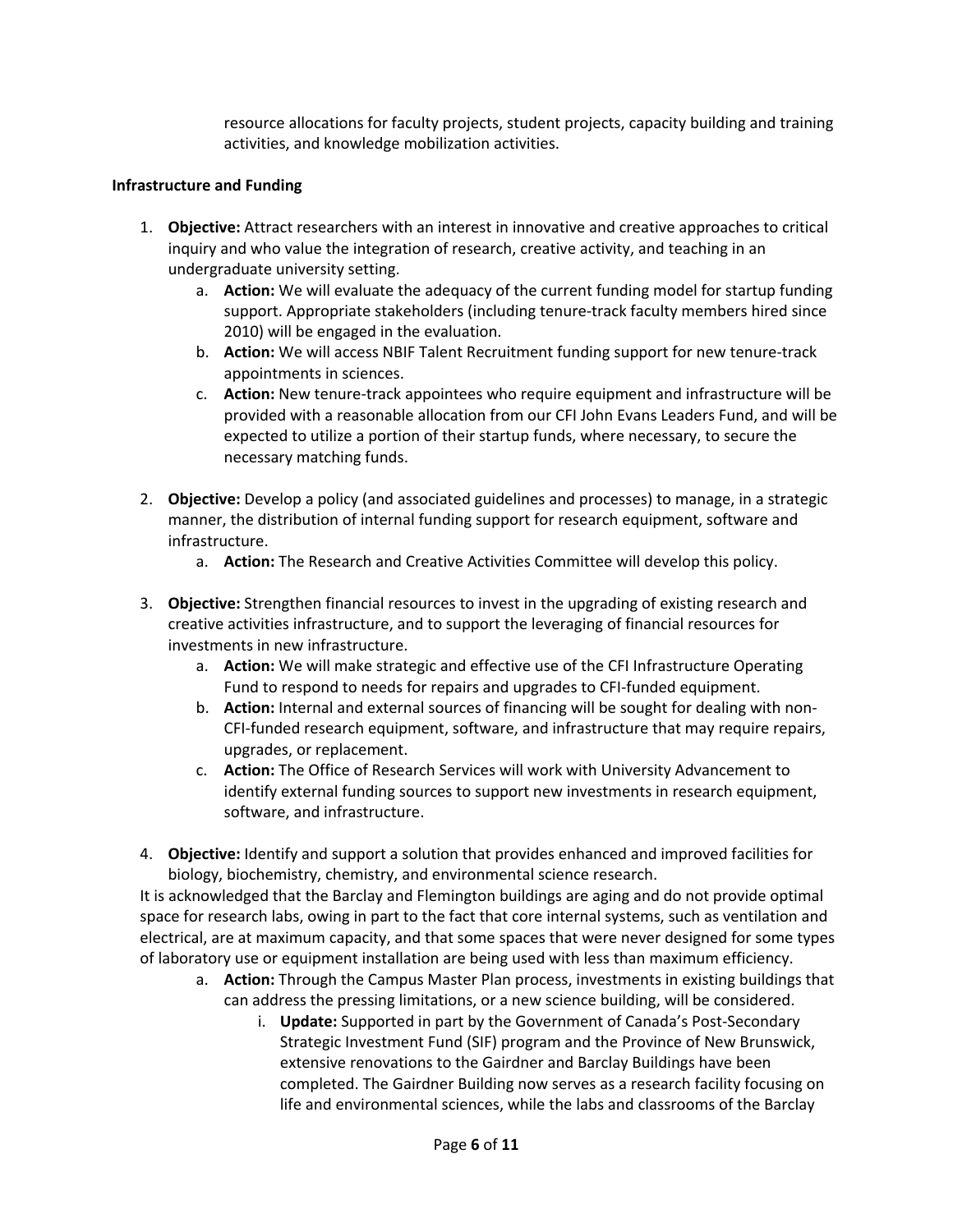Building have been modernized for improved accessible research space for students, faculty, and staff members.

5. **Objective:** Enhance and strengthen the role of the Libraries and Archives in support of the research mission of the university.

Libraries and Archives is committed to supporting the teaching and research needs of faculty and students. Librarians work to ensure researchers and students have access to the best information resources possible. The Libraries and Archives was not originally intended to serve as a research library; its focus has traditionally been in support of the teaching mission of the university. The increasing emphasis on research, accompanied by the differing information needs of research and teaching and the rising cost of information resources, has highlighted the need for increased support for library and information resources.

- a. **Action:** The Libraries and Archives will undertake a campus-wide consultation to seek input on its roles in support of both the teaching and research and creative activity missions of the university. This consultation will identify existing and potentially new or different support roles, and the required financial and staffing resources to succeed in those roles.
- b. **Action:** The Libraries and Archives will promote its unique, special, and local collections and archival fonds, any of which might be used by researchers and students for new areas of inquiry. It will support the availability of specialized resources such as statistical databases provided through the Data Liberation Initiative.

#### **The Undergraduate Experience**

1. **Objective:** Leverage the Independent Student Research Grant (ISRG) program for recruiting new students to attend Mount Allison University, and ensure the program has adequate financial resources to be sustainable.

The ISRG program provides a unique opportunity for 45-50 students with third year standing to receive their own research grant to pursue their own research or creative activity project. These opportunities are in addition to research opportunities available to students through other means, including, but not limited to, paid research assistantship positions through research grants held by faculty.

- a. **Action:** The Research and Creative Activities Committee will review the number, value, and distribution of awards every three years to ensure that the program continues to provide meaningful experiences for students and their mentors.
- b. **Action:** The ISRG program will be promoted as part of the opportunities presented to prospective students during recruitment activities and in recruitment information resources.
- 2. **Objective:** Expand the profile of the Office of Research Services as a source of information and support for students.
	- a. **Action:** We will create "research and creative activity" links for Current Students on the University's website.
	- b. **Action:** The Office of Research Services will work with the Mount Allison Students' Union and student societies to develop a plan for building awareness among students about the role of the Office in support of undergraduate research and creative activities.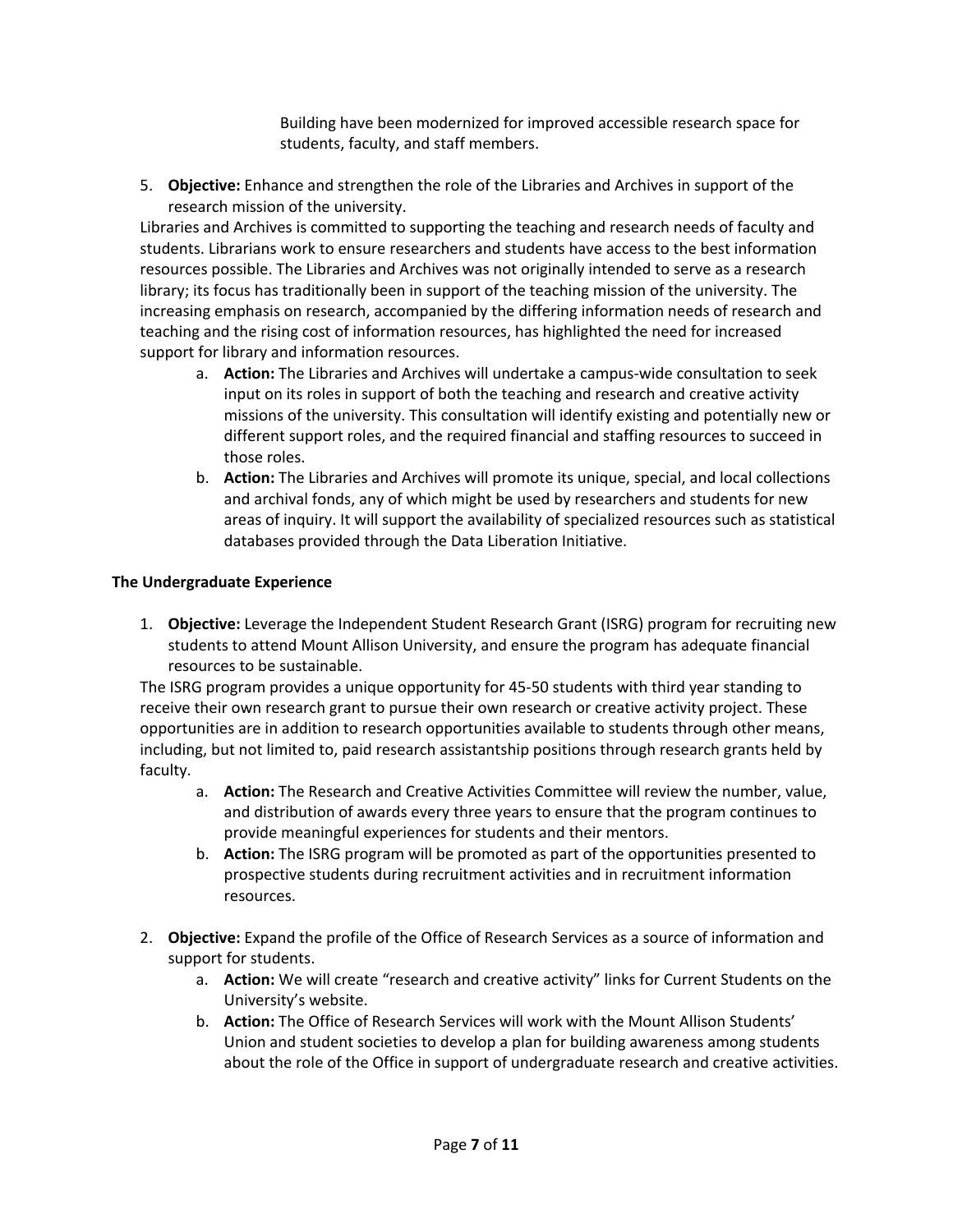c. **Action:** The Office of Research Services will offer information sessions and workshops aimed at second and third year students on funding support, ethics, responsible conduct of research, grant writing, CV development.

It is recognized that individual strategic objectives and priorities do not necessarily apply to all researchers or to all programs of research or creation; this does not preclude researchers from pursuing their goals or from accessing internal research and creative activity program supports. Acting on these strategic objectives and priorities will lead to the following outcomes:

- Researchers will achieve greater success in advancing their individual and collective research and creative activity programs.
- Researchers will achieve greater success in accessing funding they may seek for their research and creative activity programs.
- New knowledge and creative outputs will have been produced and will have made a difference.
- The external (national and international) research and creative activity reputation of the university and its researchers and artists will be enhanced.
- Research and creative activity infrastructure will be enhanced.
- Students will have meaningful opportunities to discover and learn research and creative activity skills.
- Students will be prepared for future graduate studies and for careers in the private, public, and non-governmental sectors.

# **Areas of Research Intensity and Emphasis**

Mount Allison University's Areas of Research Intensity and Emphasis reflect thematic areas where we have a critical mass of researchers and impact, or where there are latent and emerging opportunities on which researchers can build. These are also areas where future Canada Research Chair appointments, and future Canada Foundation for Innovation investments, will be made.

Our Areas of Research Intensity and Emphasis are framed by two broad conceptual areas: **quality of life** and **human endeavour**. Indeed, all of the research and creative activities at Mount Allison University contribute to an improved quality of life on campus and in society, and represent significant contributions to society through various human endeavours.

**Quality of Life** examines how we understand the world around us and identifies the underlying factors that lead to a better quality of life for all. **Human Endeavour** drives culture and humanity forward, pushing the boundaries of scientific exploration and creative pursuits. We seek an understanding of our world and human experience from a variety of approaches, including creative practice and critical analysis, and testing the limits of our current understanding.

The areas of research intensity and emphasis are listed below in alphabetic order.

#### **Aquatic Sciences**

Researchers make use of two key laboratories and several outdoor field sites to explore issues related to habitat change, species health and development, and much more. These critical research programs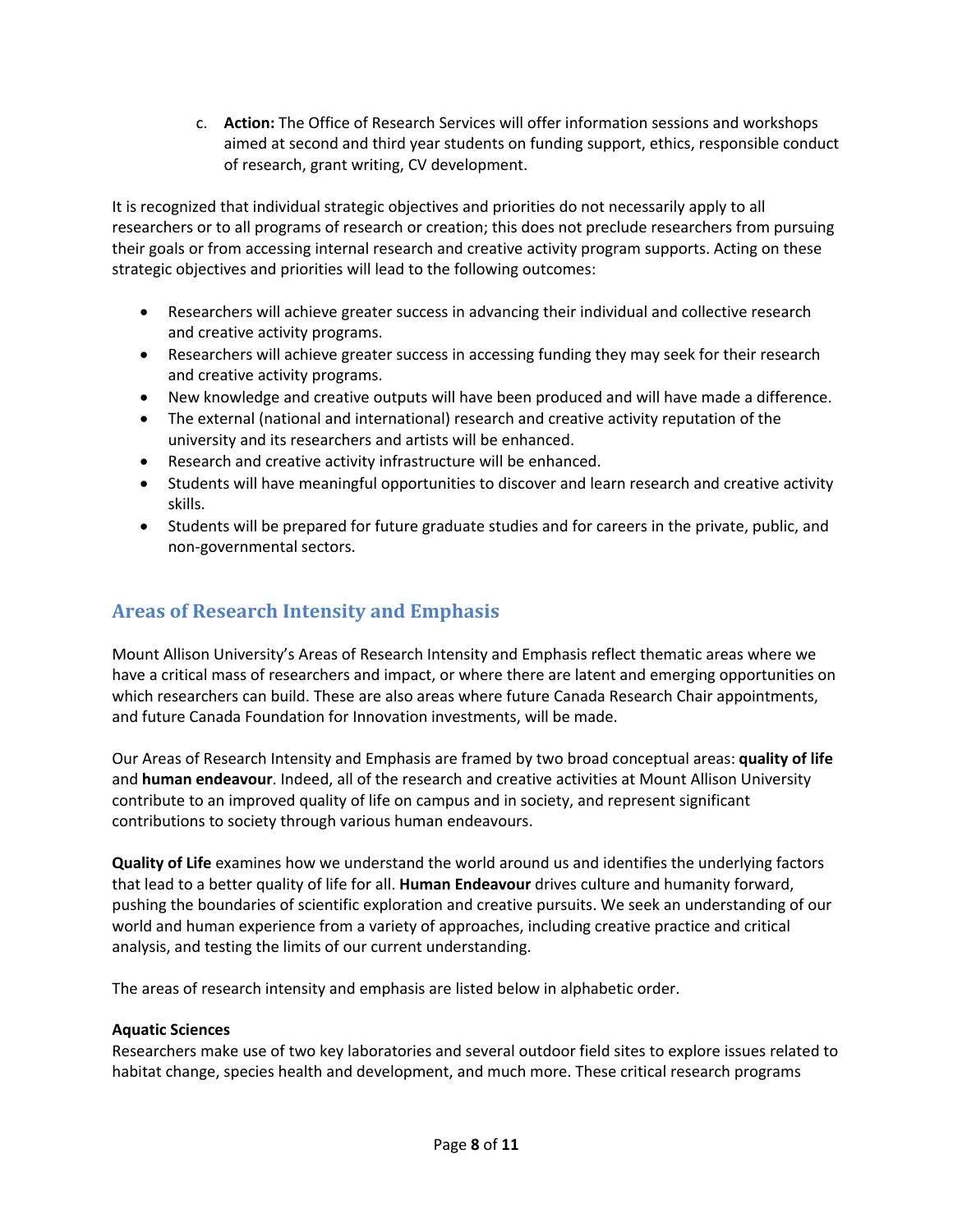contribute significantly to our understanding of how changes in our environment have real life impacts on species, livelihoods, and communities.

#### **Citizenship, Culture, and Civil Society**

Researchers investigate who we are as citizens, about our place in the world, and the personal, human, economic, political, and structural conditions which shape our interactions with each other. These explorations take place at many different scales – local, regional, national, and international – and in historical and contemporary time periods. Social justice, gender, culture, Indigeneity, social inclusion, and political power and resistance are key issues that inform these interactions and explorations.

#### **Climate Change**

One area is clustered around phytoplankton research; members from several departments investigate key issues associated with climate change by examining how this key element of the ocean's composition responds to, and changes with, changes in our climate. Another area is clustered around coastal changes and resource use and protection, and corresponding community and government policy and program response. Researchers explore the intersection of science and human activity, and develop community and government response options.

#### **Creative Practice and Performance**

Our fine arts, drama, and music programs draw exceptionally talented students who are motivated by the creative works of our award-winning researchers and creative artists. The fine arts and drama programs are supported by a new, state-of-the-art teaching and production space within the Purdy Crawford Centre for the Arts. The fine arts program benefits from the presence of the oldest universitybased art gallery. The drama program creates high quality productions which challenge society's thinking about economic, social, and environmental issues. Music teaching and production is located in the Marjorie Young Bell Music Conservatory, a music-dedicated space for performance, teaching, and student practice. Our music faculty mount performances in multiple genres, create high-quality audio and video recordings, and contribute to current Canadian musical discourse through many channels.

#### **Health and Aging**

Researchers examine how we manage our individual health, how we age and how our systems respond to needs – whether we are talking about our physical health, our mental health and well-being, our individual and collective program supports for an aging population, or end-of-life care issues. Our researchers explore how we are recognizing, accommodating, and integrating those with disabilities – physical, cognitive, and other – as part of a comprehensive and holistic examination of society.

#### **Material Science**

As we are challenged to develop new solutions to our environmental challenges and energy needs, our researchers explore the creation of new materials and processes that can offer necessary and sustainable solutions to these pressing problems. These processes include developing greener routes to more effective anti-bacterial and anti-cancer treatments, developing better materials for devices, and understanding how current materials can interact with different environments (natural and/or biological). Innovation and creativity, and the engagement of talented undergraduate students, are the foundations of the ongoing search for new solutions.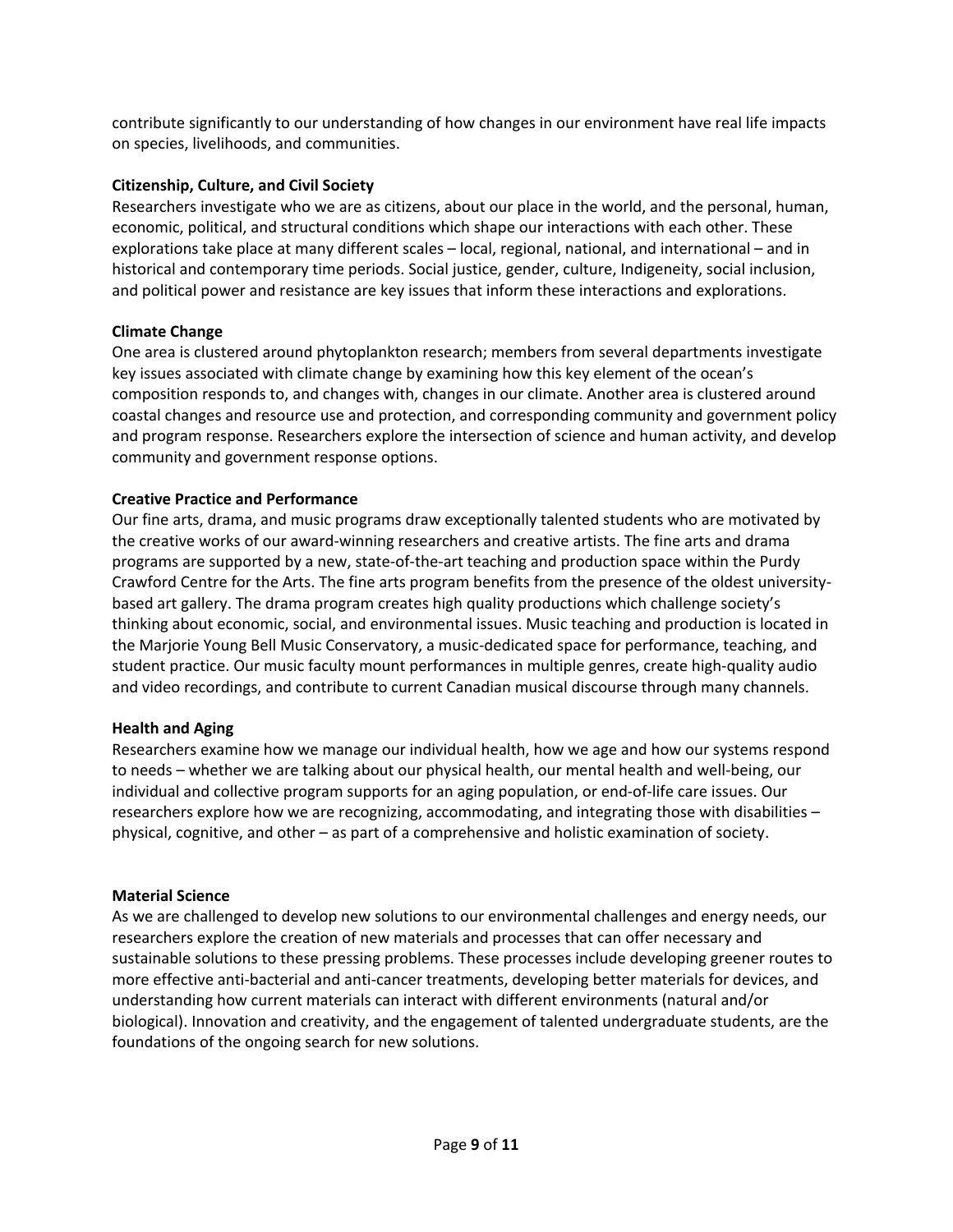#### **Scholarship of Teaching and Learning**

Researchers across many disciplines link their research and creative activity outcomes with their teaching curricula, providing undergraduate students with unique and grounded learning experiences. Many engage in purposeful and reflective research on their own teaching as a way of improving the student experience and enhancing student learning. As a small institution with a focus on high-quality undergraduate experiences, we are poised to be leaders in the field of scholarship of teaching and learning.

#### **Visual and Material Culture**

Our world is full of objects and artifacts of our existence here on earth; our researchers take unique approaches to the telling of relationships between people and what they have created. The story of the making, history, preservation, and interpretation of objects in many different temporal periods and cultural settings is fertile ground for our researchers and creative artists. The university archives hold a unique collection of materials from across the disciplines and offer many interesting possibilities for indepth research, and the Owens Art Gallery holds a vast collection of visual material that is incorporated into many teaching and research and creative activity programs.

# **Strategic Use of Canada Research Chair Allocations**

Our Canada Research Chairs allocations are used to build a diverse and inclusive research enterprise across the campus. Our nominations for Chairs are designed to build on our Areas of Research Intensity and Emphasis, as outlined in this document, and to foster cross-disciplinary collaborations. We will continue to use a hybrid approach for identifying and nominating Chair appointees:

- Selective internal appointments coupled with new bridging faculty appointments made possible by the liberation of salaries.
- Selective nomination of externally recruited researchers, where opportunities, resources and circumstances permit.

Collegial discussions in association with other university processes will continue to be used to identify the focus / theme (within one or more of our areas of research intensity and emphasis) of any new nomination, and to determine if such a nomination would involve an internal nomination, an external recruitment and nomination, or a combination of the two. Our processes for new nominations will adhere to university tenure-track hiring practices, which include provisions to address employment equity, diversity and inclusion. Our efforts will meet or exceed the equity, diversity and inclusion requirements of the Canada Research Chairs program, and will be informed by best practices in these areas.

As of March 2021, our current Canada Research Chairs are as follows:

- Tier 1, Phytoplankton Ecophysiology (expires April 30 2025)
- Tier 1, Green Boron Chemistry (expires Nov 30 2025)
- Tier 2, Intercultural Encounter (expires April 30 2022)
- Tier 2, presently vacant; an external recruitment and nomination is currently underway